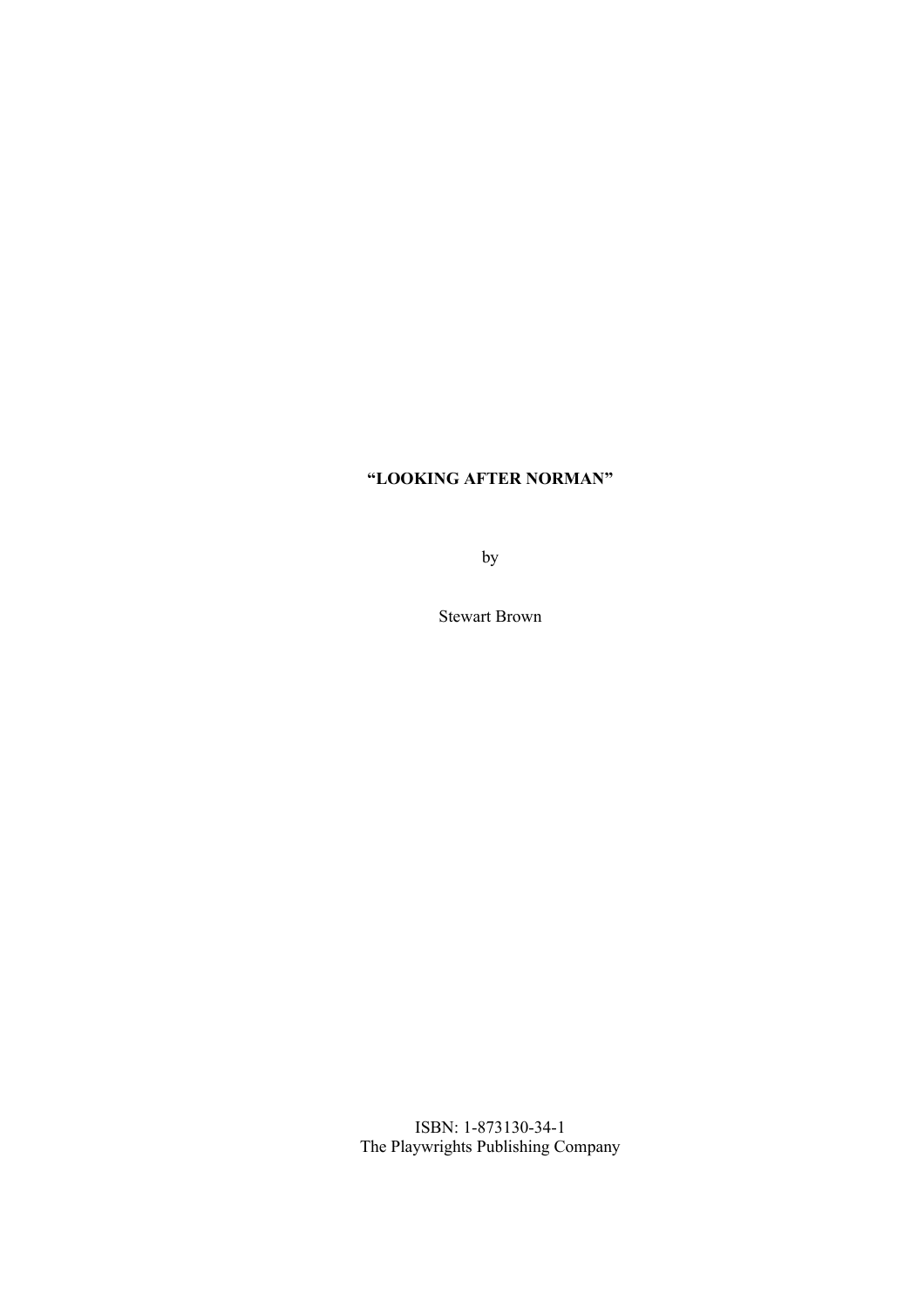Performances or readings of this play may not legally take place before an audience without a licence obtainable on application to:

> The Playwrights Publishing Co., 70, Nottingham Road, Burton Joyce, Notts., U.K., NG14 5AL [44] 01159-313356 [playwrightspublishingco@yahoo.com](mailto:playwrightspublishingco@yahoo.com)

To avoid possible disappointment, application should be made, preferably in writing, as early as possible, stating: -

- (i) Name and address of applicant
- (ii) Name and address of Society;
- (iii) Name and address of theatre or hall where performance(s) would be held;
- (iv) Times and dates of performances.

A fee will be charged for this licence which must be paid prior to the first performance otherwise the licence is automatically cancelled and the performance becomes illegal.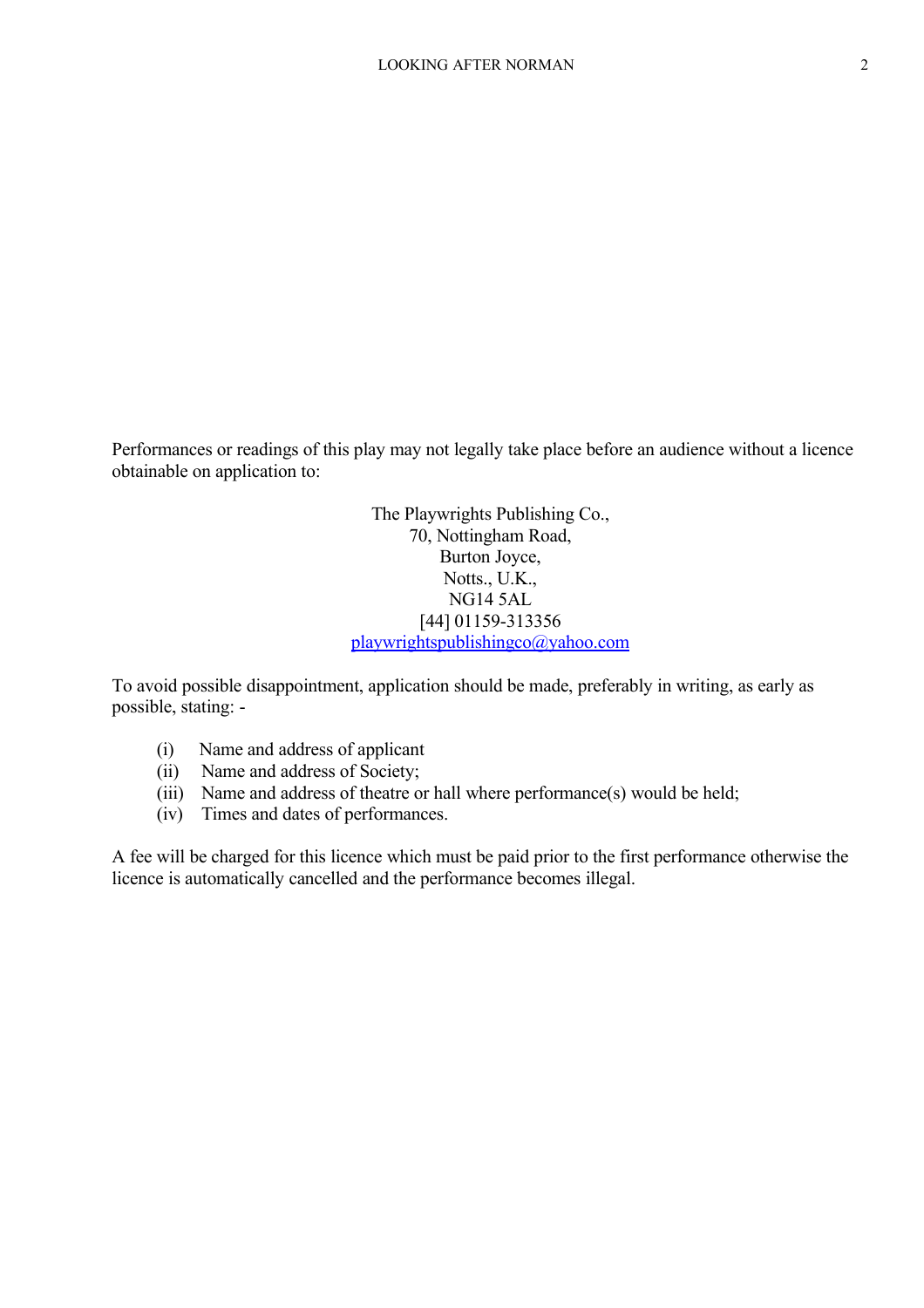### **Cast**:

Georgia: (8). Mrs Scott: (82). Mum: (32). Wife of Dad and mother of Georgia. Dad: (35) Ralph. Salesman. Hard-working. Needs a holiday. Hobby is fishing. Hates cats. Norman: Cat. Represented by mime *(and follow spot, if desired)*. Mr Jones: Social worker. Avocado: Georgia's teddy bear and the narrator. *(The degree to which he is made up to represent a teddy bear is discretionary)*.

## **Props:**

5 Chairs. Tartan travel rug. Cat basket. Cat bowl.

#### **Can be improvised:**

Settee/chairs in a row. Caravan seating/2 pairs of chairs at right angles. Car/2 pairs of chairs one behind the other.

# **Can be mimed:**

Phone and phone table. Hearing aid. Carrier bag with cans. Coat (Dad's) and coat-stand or hook. Yellow Pages. Drinks: 2 glasses, bottle of "sherry." Jigsaw. Fishing rod. Teapot and cup(s).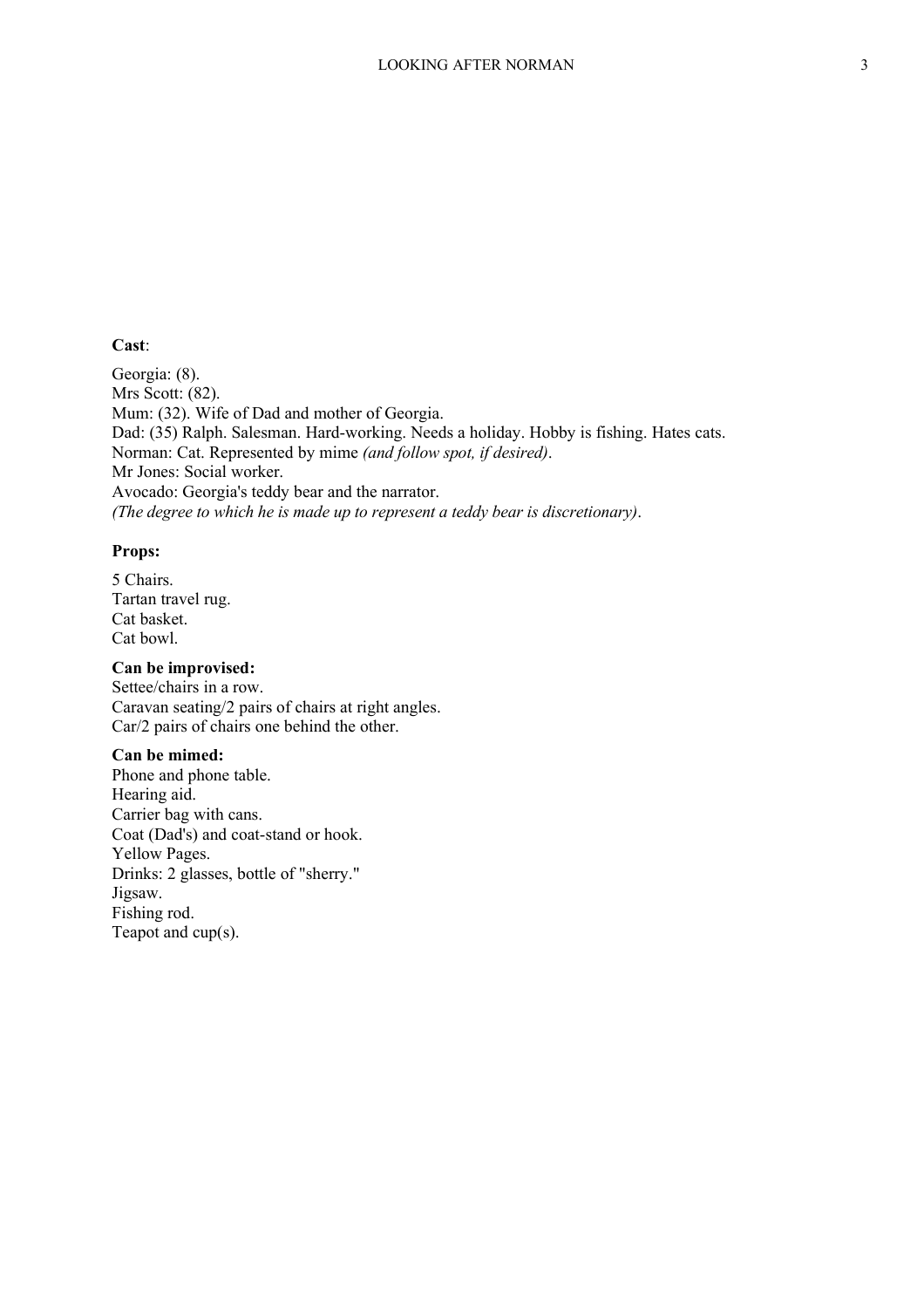*(The set, representative of a living-room, is not yet fully lit. The main door is free standing and serves as the front doors of all locations. Other doors lead off the living-room. CS are 3 of the chairs set out in a row to represent a settee. Over the back of the 'settee' is a tartan travel rug. Enter AVOCADO. Has fixed smile and walks very stiff legged with arms held out in front of him. Walks to a chair DS right which is spot-lit. This chair is the narrator's main position. Sits facing audience with legs out in front of him. Looks out at audience.)*

**AVOCADO:** Hi. *(If no reply.)* Hi! *(Pause.)* Come on, admit it. You're thinking, "What a fantabulously cute teddy bear". Right? Yeah, you're thinking, 'Whose teddy bear is he?' Well, the answer is Georgia Brown's. You'll meet Georgia. Before too long she'll come skipping in here and squash me. She always does. She also tells me everything. Even things she won't tell her Mum and Dad. *(Pause.) Especially* things she won't tell her Mum and Dad! That's why I'm the teller of this story. I know *everything*. I can put you in the *whole* picture. OK? OK.

*SINGS: Trust an old teddy To always be ready To share all your dreams, hopes and fears; You can weep like a willow He'll sit on your pillow And never once laugh at your tears.*

*Trust an old teddy A friend true and steady When people can't help you at all; If you're in a muddle Just give him a cuddle You'll soon see your troubles are small.*

*Trust an old teddy Whatever you've said he... ... will guard till the grass all turns blue! Then he'll make it a story In all of its glory And tell it to — (er) only a few...*

*Yes, he'll make it a story In all of its glory With funny bits, sad bits Exciting — not borey Bums on seats and get ready And trust an old teddy To tell it... to rascals... like YOU!*

Let's meet Mum and Dad.

*(Lighting comes up on main set.)*

Dad's a salesman.

*(Enter DAD and drops onto settee and yawns.)*

Works hard...

**DAD:** Gosh, I'm tired...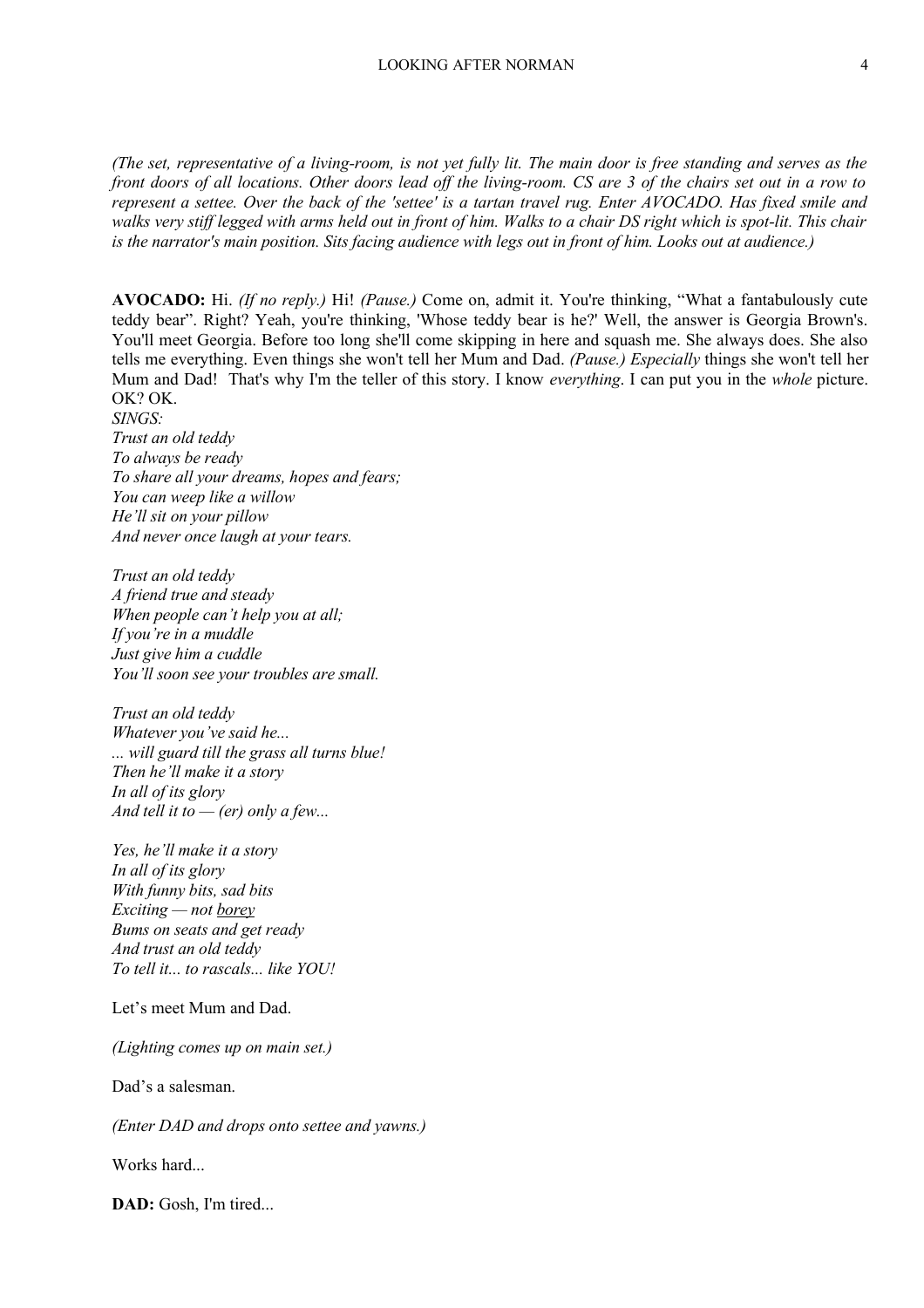**AVOCADO:** ...Needs a holiday...

**DAD:** I really could do with a break...

**AVOCADO:** ...can't *stand* cats! *(Cat sound off.)*

**DAD:** *(In fury).* Oh, no! Not that blasted cat *again! (Jumps up and rushes to the window. Shouts.) Clear off! Go on, just clear off! (Exits to chase cat shaking fist.)*

**AVOCADO:** Mum is a - well, a mum. Works really hard*...(Enter MUM with duster. Dusts settee.)*

**MUM:** Phew! Where *does* all the dust come from?

**AVOCADO:** Loves tea...

**MUM:** Think I'll make myself a nice cup of tea*...(Exits.)*

**AVOCADO:** ...Likes everybody to be happy. And *nobody* was happy that weekend. The weekend of Norman. It all began last Friday when Georgia came in from school.

*(Enter GEORGIA.)*

**GEORGIA:** Oh, there you are, Avocado!

**AVOCADO:** *(Aside, a little smugly).* Oh, forgot to tell you. As well as being fantabulously cute, I also have a *fantabulously* cute name.

**GEORGIA:** *(Squashing AVOCADO).* Avocado, you'll never guess. You know my friend, Scottie. You *know*, Mrs Scott, the old lady at number twelve who makes me laugh and likes telling me the same stories over and over again? Well, she may have to go into prison. *(Pauses thoughtfully then takes a deep breath.)* Listen, Avvie, maybe I should tell it from the beginning. *(Pause.)* I was on my way home from school and I decided to visit Scottie...

*(MUSICAL LINK: in a skipping rhythm .GEORGIA skips US to outside of door and rings bell. No response. Rings again. Shrugs and begins to walk away. Stops. There's a sound. Listens intently.)*

**MRS SCOTT:** *(Very faint).* Georgia. Georgia...is that you?

**GEORGIA:** *(Calling).* Scottie! *(Tries front door. It opens.)* Scottie. It's me ─ Georgia.

**MRS SCOTT:** In here, dearie.

*(GEORGIA enters living-room looking round in bewilderment.)*

**MRS SCOTT:** Here. Over here behind the sofa.

*(GEORGIA crosses to the sofa as lighting picks up MRS SCOTT sitting on the floor behind the sofa in an awkward position).*

**GEORGIA:** Hi, Scottie. *(Surprised).* Why are you sitting on the floor? You look so... uncomfy.

**MRS SCOTT:** *(Laughing).* I *am* uncomfy. I really am. What else am I, eh? Come on, Georgie, I'm a...

**GEORGIA/MRS SCOTT:** *(Together.)*...*silly old fruit bat!*

*(MRS SCOTT laughs helplessly, then as she recovers, she rubs her leg and winces. GEORGIA kneels down beside her.)*

**GEORGIA:** *(Anxiously).* Scottie. Have you hurt yourself?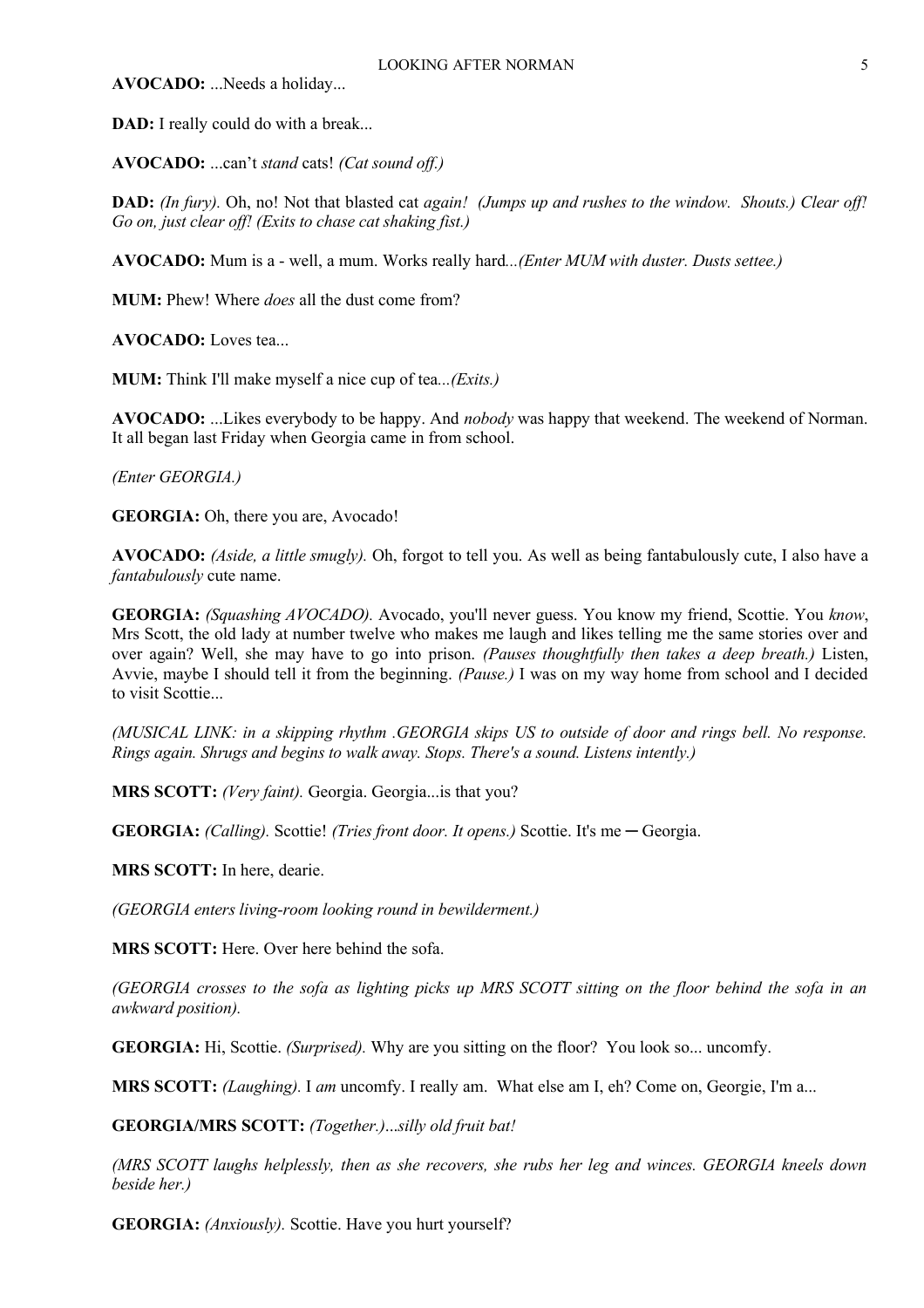**MRS SCOTT:** Oh, no. Not *really* hurt. I think...I think I must have had one of my, my dizzy turns. *(Pause.)* One of my...

**GEORGIA/MRS SCOTT:**(*together). ...little helicopter whirls.*

**MRS SCOTT:** Exactly! Only this one wasn't so little. One minute I was going to have some fizzy orange, the next I was lying staring under the sideboard. Mind you, I found that pair of old specs I told you I'd lost. Yes, there they were, under the sideboard, sort of *staring* back at me. *(Holds up glasses.)* They're fine. A bit... *(Blows on glasses and a cloud of dust flies. Coughs.)*...a bit dusty, but fine. *(Puts on glasses.)*

**GEORGIA:** How long have been lying on the floor, then?

**MRS SCOTT:** Let's see, now. I was listening to the radio...

**GEORGIA:** On your hearing aid?

**MRS SCOTT:** Yes. Picking up nice as you please, it was. Just as well it's good for something, eh? *(Pause.)* Anyway, then I listened to the news...

**GEORGIA:** Which news?

**MRS SCOTT:** One o'clock.

**GEORGIA:** *(Considering, then horrified).* One o'clock! But that's *hours* ago! Can I help you up?

**MRS SCOTT:** No, I don't think I should move, dearie, but you *can* fetch me that travel rug. *(Points.)* Yes, on the settee. *(GEORGIA fetches the tartan rug and helps MRS SCOTT wrap it round herself.)* Lovely! Now the phone table. *(GEORGIA goes quickly.)* Open the drawer. (*Opens drawer.)* That's a lass! There's a wee card in there. *(GEORGIA holds up card.)* Champion! Now dial that number and ask for Mr Jones. Tell him——

**GEORGIA:** *(Interrupting aghast). Mr Jones?* He's the one who wants you to go to *prison*!

**MRS SCOTT:** The very one, dearie. Just tell him what's happened, like a lass.

*(GEORGIA dials slowly and deliberately, reading out the numbers as she does so.)*

**GEORGIA:** Five...two...five. *(Pause.)* Seven...seven eight two. *(Pause. Then nervously.)* Hel*...(Pause, listening.)* Hello. Mr Jones, plea...*(Pause.)* Can I speak to...yes, Mr Jones? *(GEORGIA covers phone and turns to MRS SCOTT.)* The lady's gone to fetch Mr Jones.

**MRS SCOTT:** Well, done, Georgie! Well done!

**GEORGIA:** I can hear them typing and*...(To phone.)* Yes*...(Pause, listening.)* Yes, Scottie's had an accident. *(Pause.)* Yes. Yes. *(Pause.)* Yes, Mrs Scott. *(Pause.)* Georgia Brown. Yes. Her friend. She...yes, she had one of her helicop...eh, she felt dizzy and fell dow*...(Pause.)* Behind the settee. *(Long pause.)* I fetched her rug and wrapped it round...Yes. *(Pause.)* All right. Yes. *(Pause.)* Bye. *(To MRS SCOTT.)* He said he'll be here right away.

**MRS SCOTT:** *(Pats floor beside her and holds open the rug).* Come on, Georgie...cosy in.

*(GEORGIA goes and sits beside MRS SCOTT.)*

**MRS SCOTT:** *(Points to her hearing aid).* Will we listen to the radio?

**GEORGIA:** *(Thoughtfully).* Scottie. Why can you always hear me when I speak to you, but not people like Mr Jones when he comes to see you?

**SCOTTIE:** Ah! Well, you see, Georgie, when you get very old like me, you only hear what you *want* to hear.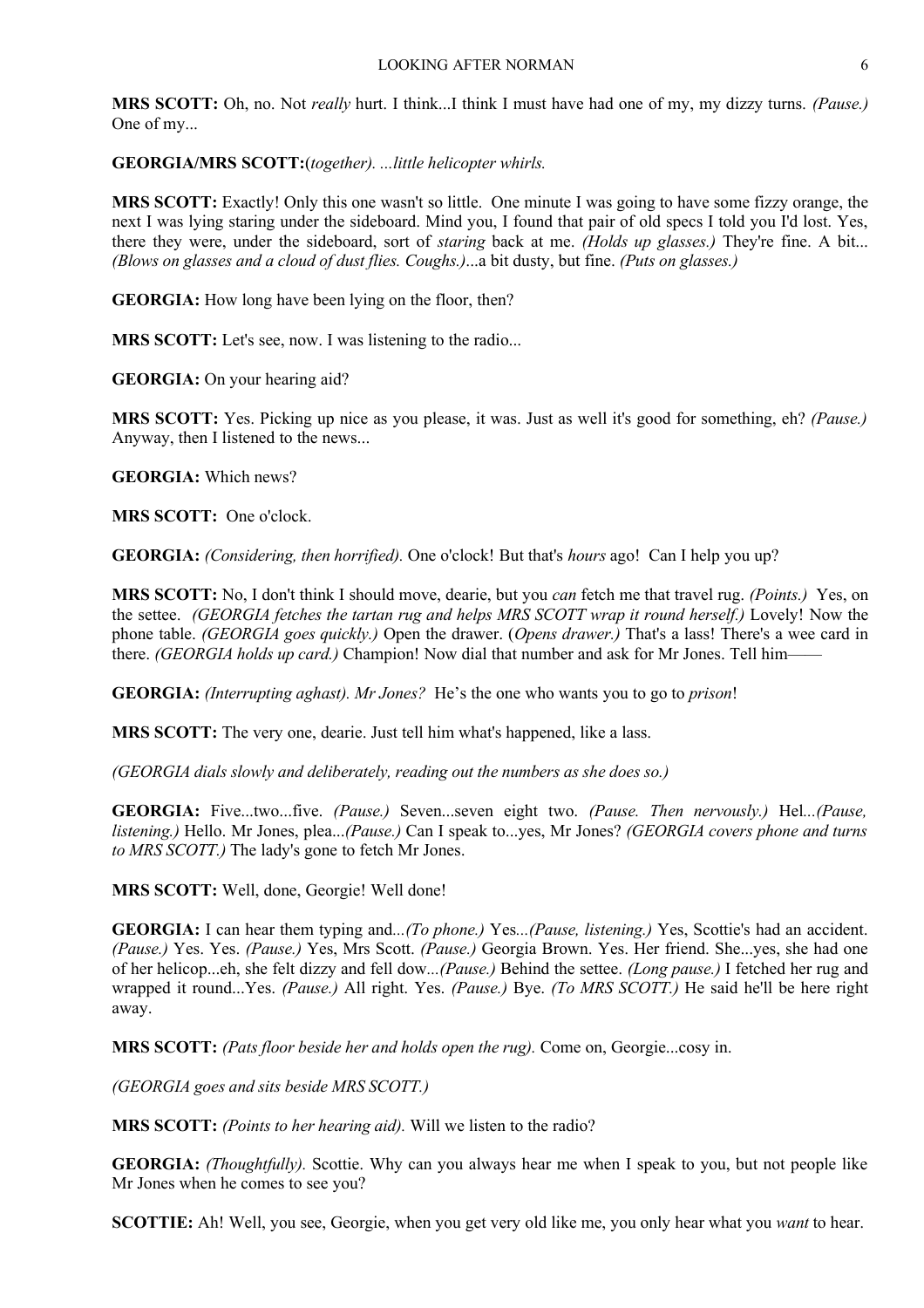**GEORGIA:** *(Puzzled).* I don't understand.

**MRS SCOTT:** Well, if I don't like what someone's saying I—

**GEORGIA:** *(Excited by her sudden understanding).* Oh, I know! You *pretend* you don't hear.

**MRS SCOTT:** Exactly! Now isn't that silly?

**GEORGIA:** Not really. I do that too sometimes. Like when Mum says it's time for bed. *(Pause).* So there's nothing *really* wrong with your hearing aid?

**MRS SCOTT:** *(Giggling).* Not when it's switched on.

**GEORGIA:** *(Giggling).* Do you switch it off when Mr Jones comes?

**MRS SCOTT:** Sometimes.

**GEORGIA:** Because he keeps wanting you to go into prison?

**MRS SCOTT:** Well, Georgie, it's *really* a place called *residential care*.

**GEORGIA:** But you call it prison, don't you?

**MRS SCOTT:** Yes, but that's another thing you do when you get very old. You say silly things sometimes.

**GEORGIA:** So, residen...*(Pause.)* that...care isn't really like prison then?

**MRS SCOTT:** When you're fit and healthy and able to look after yourself, yes, the idea of it *does* seem a bit like prison.

**GEORGIA:** *(Thinking she understands).* I know. Does everyone have their own little room, with their own bed and locker?

**MRS SCOTT:** Yes. But that's not the reason.

**GEORGIA:** Why then?

**MRS SCOTT:** *(Thoughtfully).* Well, it's because, when you've been able to take care of yourself all your life...lived the way you wanted to live...*[Chuckles.)…*been a bit *silly* when you wanted to be...been *independent* - well, Georgie, you don't like the thought of giving all that up. *(Pause.)* On the other hand, when you *know* you can't look after yourself any longer, the thought of residential care, well, it doesn't seem so bad.

**GEORGIA:** *(Emphatically, to convince herself).* But, Scottie, you can look after yourself.

**MRS SCOTT:** *(Rubbing her leg gingerly).* Well, Georgie, I thought I could, but now I'm not so sure. *(Pause.)*

**GEORGIA:** I know! You can come and stay with us! With me, and Mum and Dad. You'll have a bed in my room and I'll lend you Avocado to cosy into and ...

**MRS SCOTT:** *(Laughing, shaking her head).* Goodness me, no. Your mum and dad wouldn't want an old fruit bat like me moving in.

**GEORGIA:** *(Sadly, insistently).* But *I* would want you!

**MRS SCOTT:** I know you would, dearie. *(Patting GEORGIA'S shoulder.)* But really, I'll be fine in residential care. You can visit me and we can still have fizzy orange and biscuits. Can't we?

**GEORGIA:** *(Unconvinced).* Yes.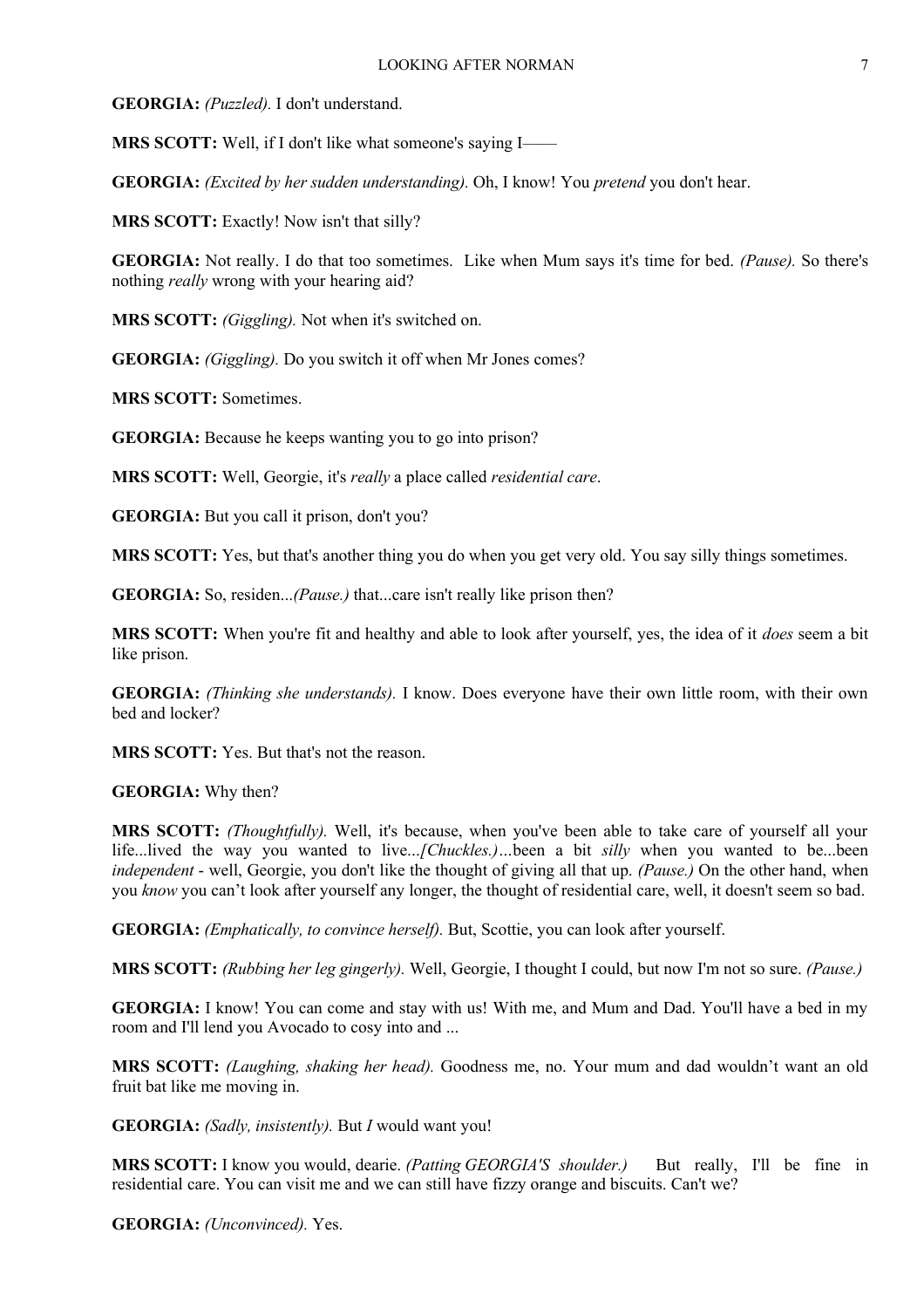#### LOOKING AFTER NORMAN

**MRS SCOTT:** There is one *very important* thing you can do for me, though.

**GEORGIA:** What?

**MRS SCOTT:** Remember plan B?

**GEORGIA:** *(Trying to remember).* Plan B?

**MRS SCOTT:** Remember? My *most precious possession*?

**GEORGIA:** Oh, yes. Where *is* Norman?

**MRS SCOTT:** *(Smiling).* Where he always is…*(Pause.)*…out there...

**GEORGIA/MRS SCOTT:** *(Together). ...surveying His Kingdom!*

*(Doorbell rings.)*

**GEORGIA:** That'll be Mr Jones.

*(MUSICAL LINK.)*

*(GEORGIA goes to answer door. Lights go down on set. GEORGIA skips downstage back to where she was when her story began. Lights come up on AVOCADO'S position.)*

**GEORGIA:** *(To AVOCADO).* It *was* Mr Jones. He had sent for an ambulance and Scottie was taken to hospital. If she's all right, she'll be going into Care. I told Mum all about it...well, not *all*. I didn't tell her about Plan B. I didn't tell her that Scottie can't take Norman, her *most precious possession* with her. You'd love Norman, Avvie. He's fluffy and he's sleepy and he's *scrummy*...

**MUM:** *(Off).* Georgia!

**GEORGIA:** Coming! *(Skips off.)*

**AVOCADO:** Norman. Yeah, he's fluffy and sleepy and scrummy, all right! He's also Mrs Scott's cat! The cat Dad chases out of the garden all the time! *The cat Dad can't stand!*

*(MUSICAL LINK).*

Anyway, next morning Dad went off to work and Georgia went off to her music lesson. Mum was having a cup of tea...*(MUM enters with cup of tea.)* when*…(Doorbell rings and MUM puts down cup and goes to the door and opens it. A man is standing there.)*

**MR JONES:** Mrs Brown?

**MUM:** Yes.

**MR JONES:** Georgia's mum?

**MUM:** Yes.

**MR JONES:** Good. My name's Jones. I'm a social worker. *(Produces cat basket from out of sight.)* This is Norman. *(Lifts carrier bag.)* And this is his bowl and tins of cat food. It's very good of you to—

**MUM:** Norman?

**MR JONES:** Yes. Mrs Scott's cat. You know, the accident. Mrs Scott?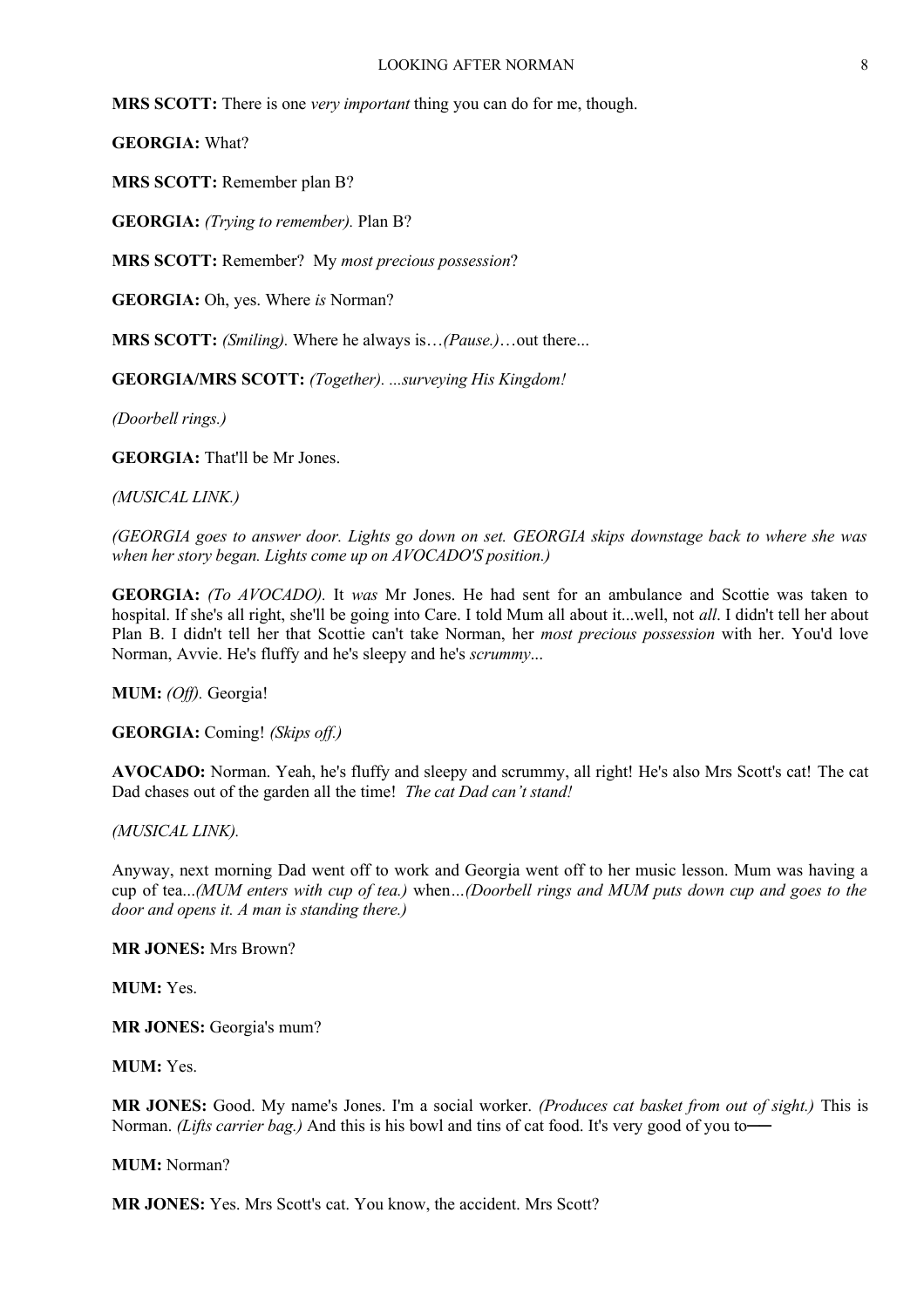**MUM:** Oh. Oh, yes. The accident-

**MR JONES:** Yes, we've been keeping an eye on Mrs Scott. Luckily it wasn't too serious. Bruised her leg. But she'd been lying for quite some time. A bit shaken up, she was.

**MUM:** *(Sympathetically)*. Oh, poor Mrs Scott—

**MR JONES:** Yes, very good, was Georgia, though. Wrapped Mrs Scott in a rug and phoned me.

**MUM:** I see.

**MR JONES:** *(Looks at basket).* So here he is. *Norman*.

MUM: (Taking basket). Yes, but why-"?

**MR JONES:** Means the world to Mrs Scott, does old Norman. She wouldn't hear of anyone looking after him but your Georgia.

**MUM:** *Looking after* him! But──

**MR JONES:** Very kind of you to give him a home.

**MUM:** *Home!* But we, er, I can't—

**MR JONES:** *(Unheeding).* Very kind *indeed*.

**MUM:** But my husband—

**MR JONES:** Should I speak to your husband—?

**MUM:** *(Panicking). No! (Quieter.)* Er, no, really. I'll tell him.

**MR JONES:** Fine. *(Lays carrier bag inside door.)* Then I'll be in touch.

**MUM:** Oh, Mrs Scott. Is she in hospital?

**MR JONES:** Yes. For a check-up. And a rest, as much as anything. When she comes out she's agreed - *at long last* - to go into one of our residential care homes. You know 'The Pines' in Daisy Avenue? *(Chuckles.)* Giving it *a test drive,* she says.

**MUM:** *(Thoughtfully).* I see.

**MR JONES:** Quite a character, is our Mrs Scott. Well, 'bye, then. *(Exits).*

**MUM:** 'Bye. *(Closes door, lays down basket, and looks round in a panic. SINGS.)*

*Oh dearie dearie dearie dearie, mearie-mearie me! It's really not my day! Oh dearie dearie dearie dearie, mearie-mearie me! Whatever will Dad say? When he comes home he'll not be pleased, Cats scare him stiff and make him sneeze, His nose will block, his chest will wheeze, Oh dearie dearie, mearie-mearie me!*

# **AVOCADO:** *(SINGS disdainfully).*

*Oh dear, oh dear, oh dearie me! Why all the care and fuss;*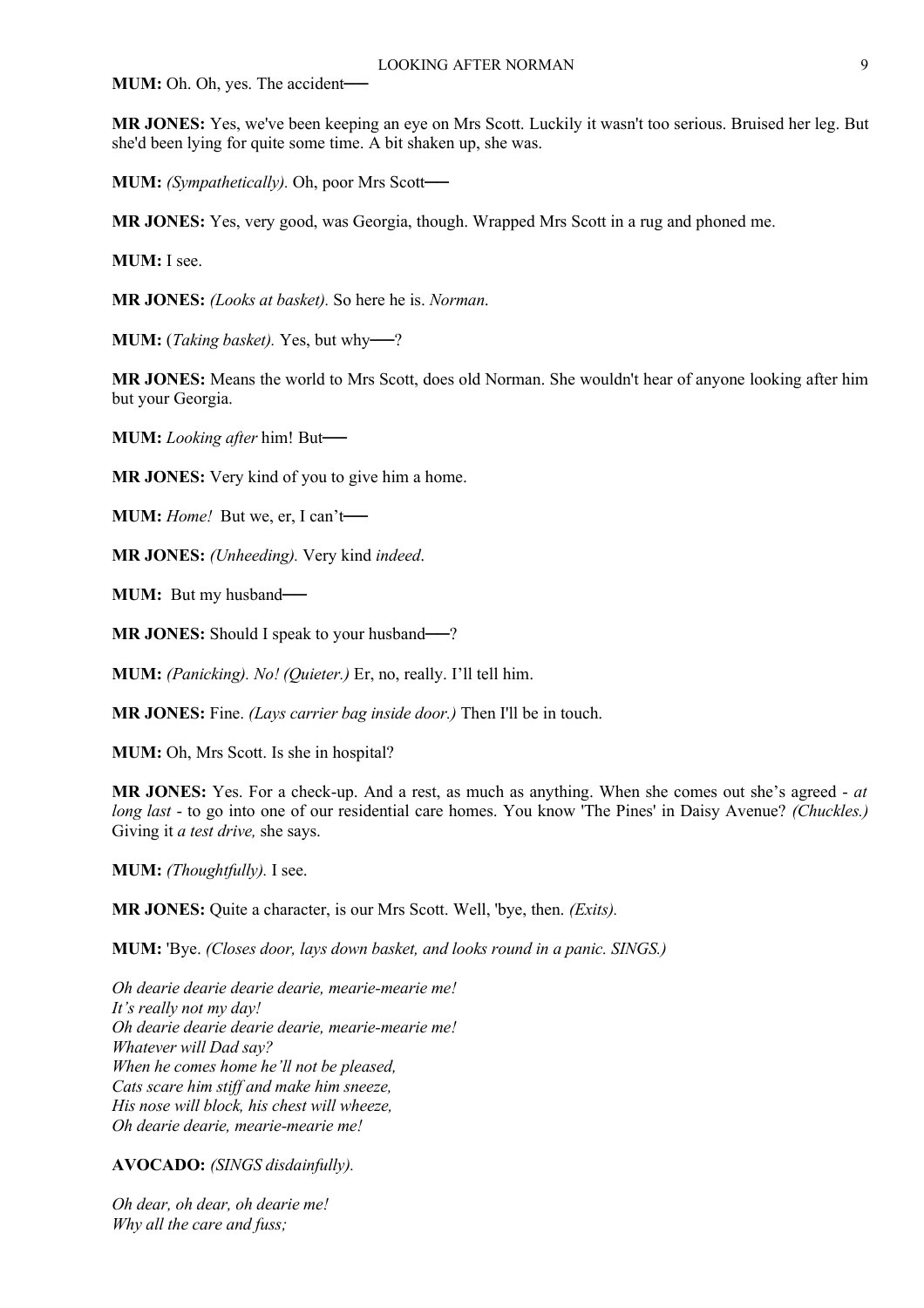*Oh dear, oh dear, oh dearie me! Dad need never suss; Hide Norman then there'll be no row, Feed him well. Don't let him miaow—*

*(DAD trills from the hall "I'm home!" and AVOCADO, like MUM, goes into instant panic.)*

*WOBBLING JELLIES! That's Dad now! Oh dearie dearie, mearie-mearie me!*

*(MUM picks up basket and dashes about in a blind panic.)*

**MUM:** *Oh dearie dearie dearie dearie, mearie-mearie me! (Calling to DAD.) Hello, dear, is that you? (Then to self again SINGING.) Oh dearie dearie dearie dearie, mearie-mearie me! Dad's here, what shall I do? I can't leave Norman lying there,*

**AVOCADO:** *Hurry! Take him up the stairs!*

**MUM:** *I'll hide him here, behind this chair; Oh dearie dearie, mearie-mearie me!*

**MUM & AVOCADO:** *Oh dearie dearie dearie dearie, mearie-mearie, mearie-mearie, dearie dearie, meariemearie me!*

*(Enter DAD. Hangs up coat with an air of suppressed excitement.)*

**MUM:** *(Feigning normality)*. Hello. Eh, how was work—?

**DAD:** *(Jokingly assertive).* Sit down, dear. You and I are having drinkies. Yes, a nice sherry, I think. *(Goes to cabinet and pours two drinks. Hands one to MUM.)* Bottoms up!

**MUM:** *(Distracted and puzzled.).* Bottoms, er, I...I had a visitor this morn—

**DAD:** *(Mock sternness).* Silence, woman!

**MUM:** But, Ralph, I did. Really. A Mr-

**DAD:** *(Excited).* Ask me. Go on! Ask me!

**MUM:** What about?

**DAD:** Ask me about our holiday in Windermere. Go on, ask me. Go on.

**MUM:** Holiday? Winderme...? When?

**DAD:** Today. Now. Pack. We're leaving after lunch. When Georgia gets back.

**MUM:** But...what? I mean, only yesterday we told Georgia we couldn't manage a holiday this year.

**DAD:** *(Enjoying her bewilderment).* Indeed we did.

**MUM:** Well then...

**DAD:** But that was *before* the Area Manager offered me a loan of his caravan in The Lake District for a whole week - *starting today!* Isn't that...*(Picks up MUM swings her round.)...wonderful*? *(Releases her. MUM,*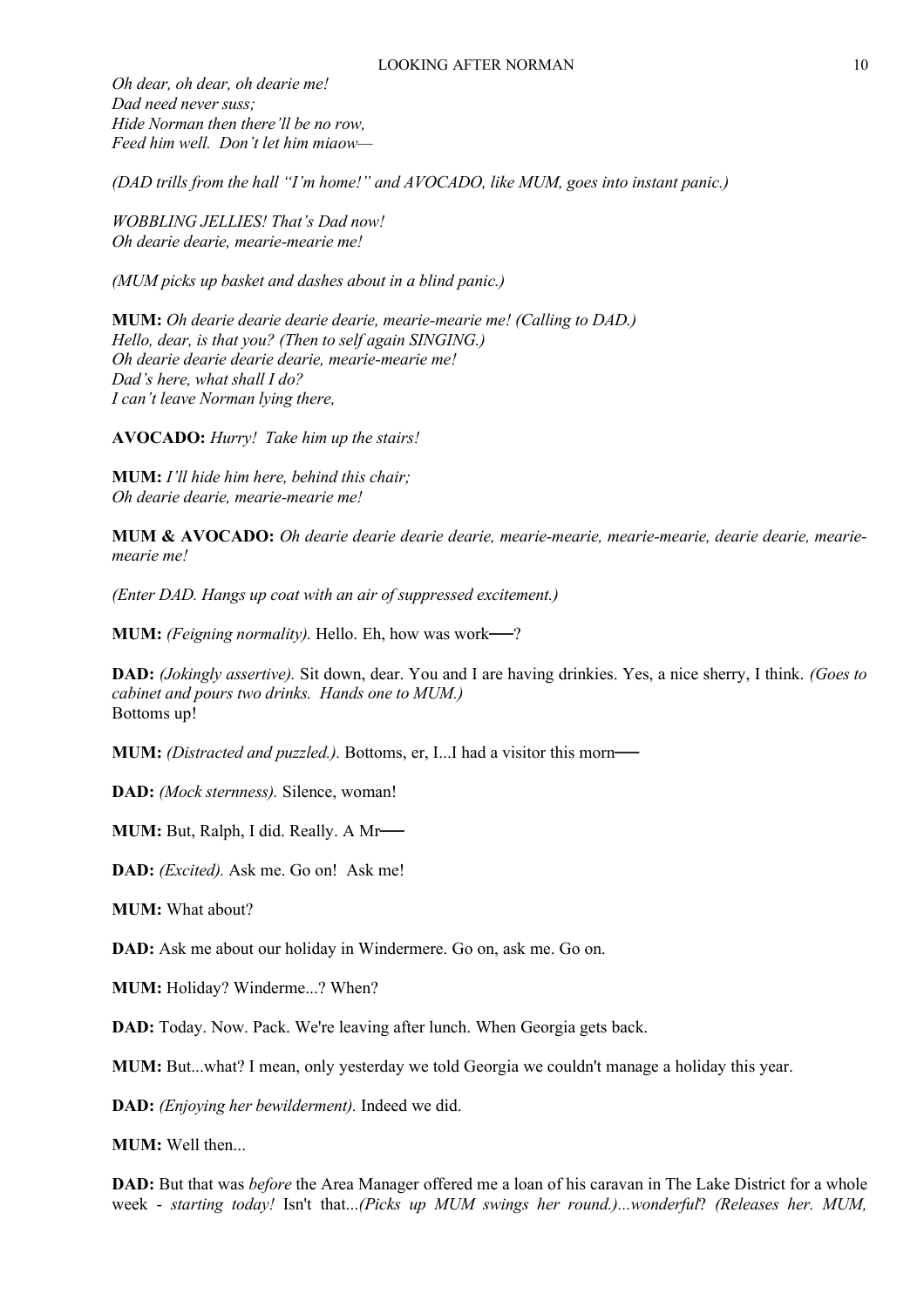## LOOKING AFTER NORMAN

*unsmiling, stands shaking her head emphatically.) And it's a big six-berther... <i>and* it's on a site by the lake *and*...and…and why are you shaking your head like that?

**MUM:** We can't.

**DAD:** What d'you mean, *can't*?

**MUM:** We can't go on holiday.

DAD: Why ever not?

**MUM:** Norman.

**DAD:** Norman? Who's Norman when he's at home?

**MUM:** *(Aside).* I wish he *was* at home!

**DAD:** What? What did you say?

**MUM:** Er, well, it's just that Georgia's friend—

**DAD:** *(Interrupting).* A little pal. I see. Fine. He can come too. We'll have a word with his parents—

**MUM:** No. But. Listen...

**DAD:** *(Not listening)*. Yes. I'll lend him my small rod. He'll like fishing...

**MUM:** *(Aside).* He certainly likes *fish*...

**DAD:** Fine, then. We'll start packing and—

**MUM:** *(Interrupting).* No! He's here. Norman is here!

*(MUM points behind chair. Puzzled, DAD goes over, looks in the basket and leaps backwards in horror.)*

**DAD:** *(Pointing).* Tha...that's not a Norman. A-a *boy*. That's. That's *a cat! (Pause.)* That's *that* cat! What's he doing here?

**MUM:** Georgia's friend Mrs Scott had an accident. She had to go into hospital. Georgia promised her she would...*we* would look after Norman.

**DAD:** But, but you *know* how I feel about...you *know* how they...how *he*...I just don't *like* cats! *(Pause.) Cats and me do not agree!*

MUM: But, dear. You don't *really* know that, do you? We've...*you've* never *had* a cat. You've never *really* given them a chance.

**DAD:** Chadce? Neber gived theb a...? Listed. Go od. Just listed *(Rubs sinuses.)* By dose is blocking up as we speak. *(Sniffs loudly several times.)*

**MUM:** But, dear. Don't you think that just might be, well...imagination?

**DAD:** *(Nose very blocked).* Ibagida…? Ibagi...? Course dot! Dorbad! Do you bead..? Are you actually sayig that because of Dorbad our holiday is off? Do way! *Do way!* Dorbad will have to go into keddels. Where's the Yellow Pages...

11